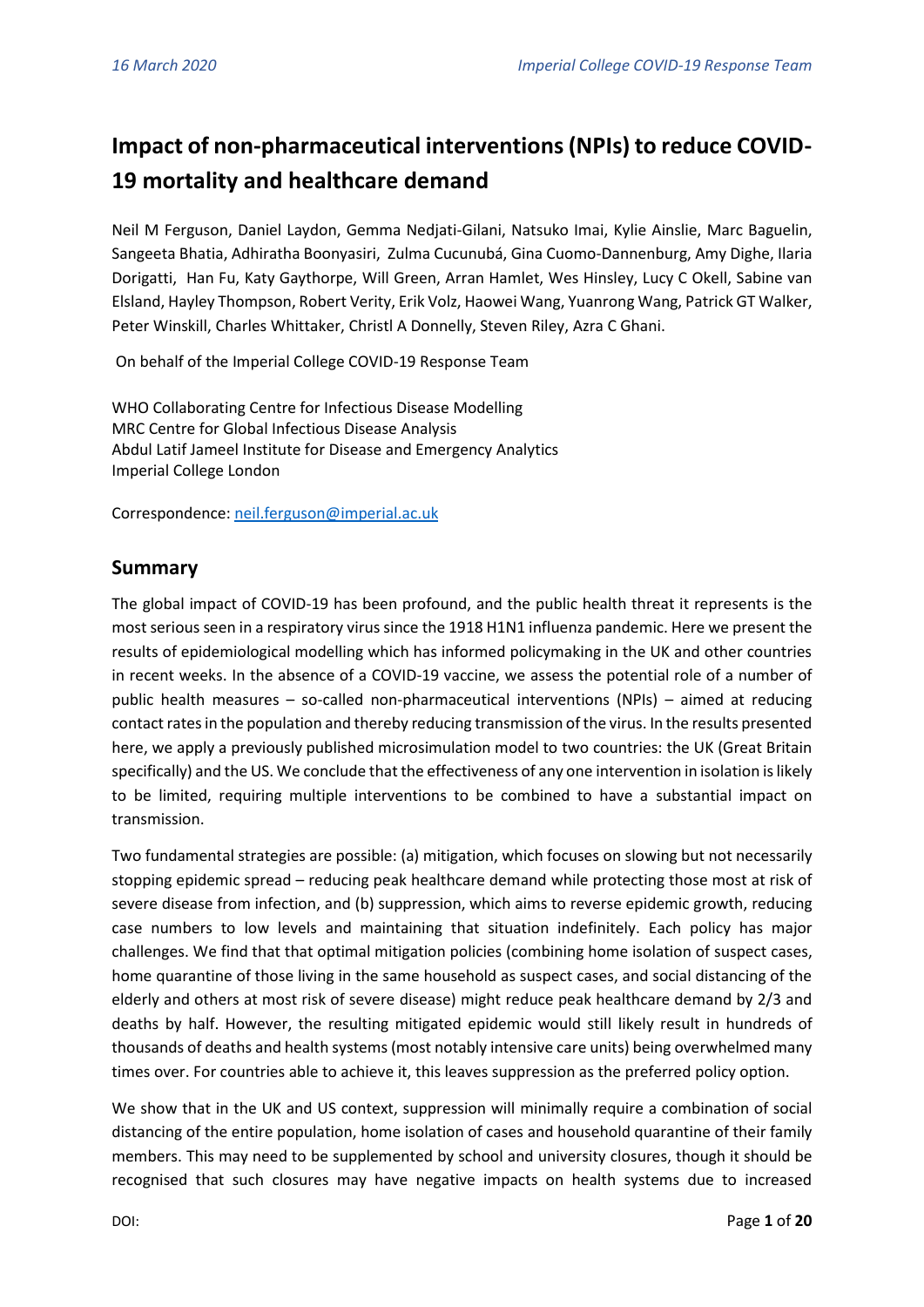absenteeism. The major challenge of suppression is that this type of intensive intervention package – or something equivalently effective at reducing transmission – will need to be maintained until a vaccine becomes available (potentially 18 months or more) – given that we predict that transmission will quickly rebound if interventions are relaxed. We show that intermittent social distancing triggered by trends in disease surveillance – may allow interventions to be relaxed temporarily in relative short time windows, but measures will need to be reintroduced if or when case numbers rebound. Last, while experience in China and now South Korea show that suppression is possible in the short term, it remains to be seen whether it is possible long-term, and whether the social and economic costs of the interventions adopted thus far can be reduced.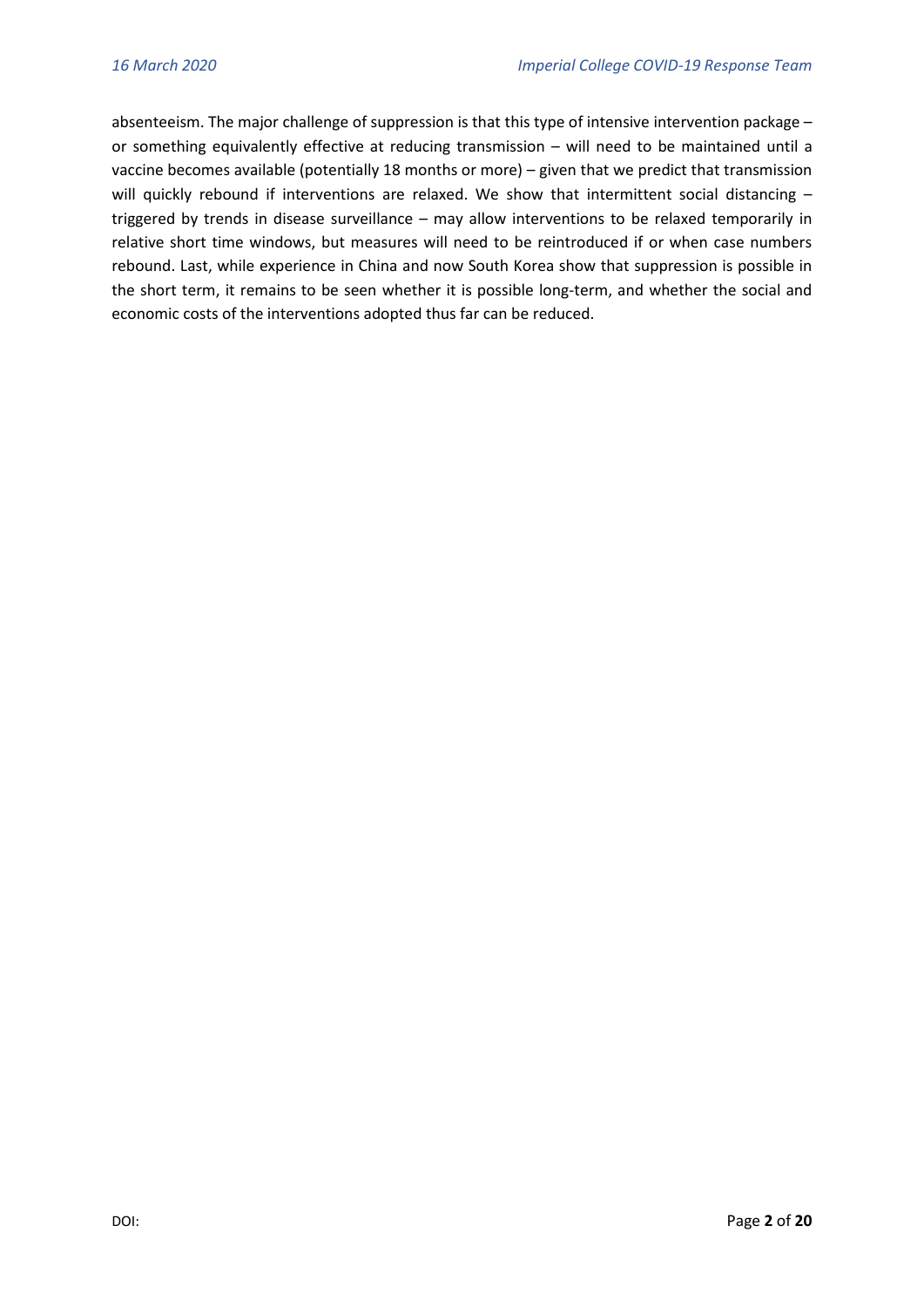## **Introduction**

The COVID-19 pandemic is now a major global health threat. As of 16<sup>th</sup> March 2020, there have been 164,837 cases and 6,470 deaths confirmed worldwide. Global spread has been rapid, with 146 countries now having reported at least one case.

The last time the world responded to a global emerging disease epidemic of the scale of the current COVID-19 pandemic with no access to vaccines was the 1918-19 H1N1 influenza pandemic. In that pandemic, some communities, notably in the United States (US), responded with a variety of nonpharmaceutical interventions (NPIs) - measures intended to reduce transmission by reducing contact rates in the general population<sup>1</sup>. Examples of the measures adopted during this time included closing schools, churches, bars and other social venues. Cities in which these interventions were implemented early in the epidemic were successful at reducing case numbers while the interventions remained in place and experienced lower mortality overall<sup>1</sup>. However, transmission rebounded once controls were lifted.

Whilst our understanding of infectious diseases and their prevention is now very different compared to in 1918, most of the countries across the world face the same challenge today with COVID-19, a virus with comparable lethality to H1N1 influenza in 1918. Two fundamental strategies are possible<sup>2</sup>:

(a) **Suppression.** Here the aim is to reduce the reproduction number (the average number of secondary cases each case generates), R, to below 1 and hence to reduce case numbers to low levels or (as for SARS or Ebola) eliminate human-to-human transmission. The main challenge of this approach is that NPIs (and drugs, if available) need to be maintained – at least intermittently - for as long as the virus is circulating in the human population, or until a vaccine becomes available. In the case of COVID-19, it will be at least a 12-18 months before a vaccine is available<sup>3</sup>. Furthermore, there is no guarantee that initial vaccines will have high efficacy.

(b) **Mitigation.** Here the aim is to use NPIs (and vaccines or drugs, if available) not to interrupt transmission completely, but to reduce the health impact of an epidemic, akin to the strategy adopted by some US cities in 1918, and by the world more generally in the 1957, 1968 and 2009 influenza pandemics. In the 2009 pandemic, for instance, early supplies of vaccine were targeted at individuals with pre-existing medical conditions which put them at risk of more severe disease<sup>4</sup>. In this scenario, population immunity builds up through the epidemic, leading to an eventual rapid decline in case numbers and transmission dropping to low levels.

The strategies differ in whether they aim to reduce the reproduction number, R, to below 1 (suppression) – and thus cause case numbers to decline – or to merely slow spread by reducing R, but not to below 1.

In this report, we consider the feasibility and implications of both strategies for COVID-19, looking at a range of NPI measures. It is important to note at the outset that given SARS-CoV-2 is a newly emergent virus, much remains to be understood about its transmission. In addition, the impact of many of the NPIs detailed here depends critically on how people respond to their introduction, which is highly likely to vary between countries and even communities. Last, it is highly likely that there would be significant spontaneous changes in population behaviour even in the absence of government-mandated interventions.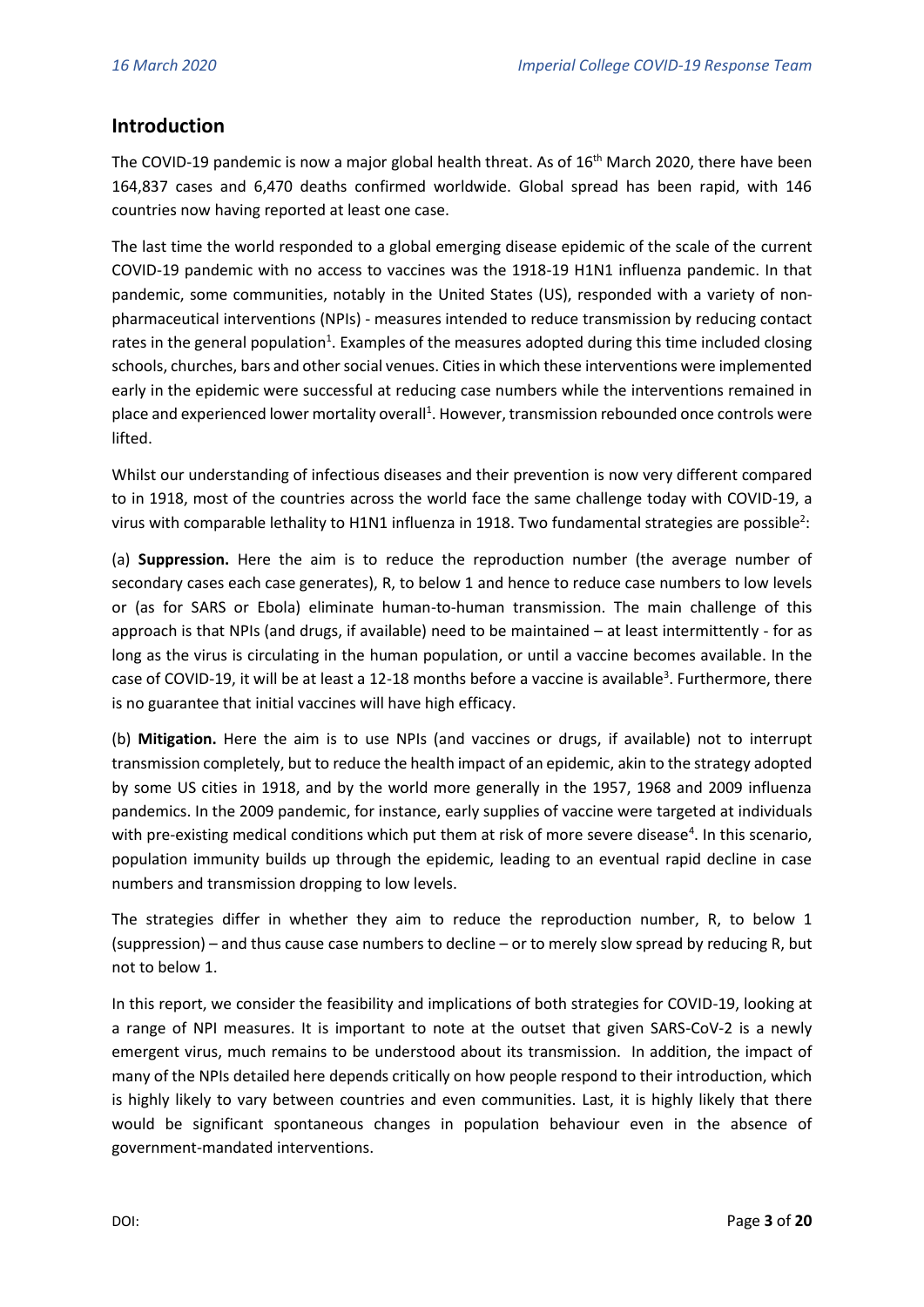We do not consider the ethical or economic implications of either strategy here, except to note that there is no easy policy decision to be made. Suppression, while successful to date in China and South Korea, carries with it enormous social and economic costs which may themselves have significant impact on health and well-being in the short and longer-term. Mitigation will never be able to completely protect those at risk from severe disease or death and the resulting mortality may therefore still be high. Instead we focus on feasibility, with a specific focus on what the likely healthcare system impact of the two approaches would be. We present results for Great Britain (GB) and the United States (US), but they are equally applicable to most high-income countries.

## **Methods**

#### **Transmission Model**

We modified an individual-based simulation model developed to support pandemic influenza planning<sup>5,6</sup> to explore scenarios for COVID-19 in GB. The basic structure of the model remains as previously published. In brief, individuals reside in areas defined by high-resolution population density data. Contacts with other individuals in the population are made within the household, at school, in the workplace and in the wider community. Census data were used to define the age and household distribution size. Data on average class sizes and staff-student ratios were used to generate a synthetic population of schools distributed proportional to local population density. Data on the distribution of workplace size was used to generate workplaces with commuting distance data used to locate workplaces appropriately across the population. Individuals are assigned to each of these locations at the start of the simulation.

Transmission events occur through contacts made between susceptible and infectious individuals in either the household, workplace, school or randomly in the community, with the latter depending on spatial distance between contacts. Per-capita contacts within schools were assumed to be double those elsewhere in order to reproduce the attack rates in children observed in past influenza pandemics<sup>7</sup>. With the parameterisation above, approximately one third of transmission occurs in the household, one third in schools and workplaces and the remaining third in the community. These contact patterns reproduce those reported in social mixing surveys<sup>8</sup>.

We assumed an incubation period of 5.1 days<sup>9,10</sup>. Infectiousness is assumed to occur from 12 hours prior to the onset of symptoms for those that are symptomatic and from 4.6 days after infection in those that are asymptomatic with an infectiousness profile over time that results in a 6.5-day mean generation time. Based on fits to the early growth-rate of the epidemic in Wuhan<sup>10,11</sup>, we make a baseline assumption that  $R_0 = 2.4$  but examine values between 2.0 and 2.6. We assume that symptomatic individuals are 50% more infectious than asymptomatic individuals. Individual infectiousness is assumed to be variable, described by a gamma distribution with mean 1 and shape parameter  $\alpha$ =0.25. On recovery from infection, individuals are assumed to be immune to re-infection in the short term. Evidence from the Flu Watch cohort study suggests that re-infection with the same strain of seasonal circulating coronavirus is highly unlikely in the same or following season (Prof Andrew Hayward, personal communication).

Infection was assumed to be seeded in each country at an exponentially growing rate (with a doubling time of 5 days) from early January 2020, with the rate of seeding being calibrated to give local epidemics which reproduced the observed cumulative number of deaths in GB or the US seen by 14<sup>th</sup> March 2020.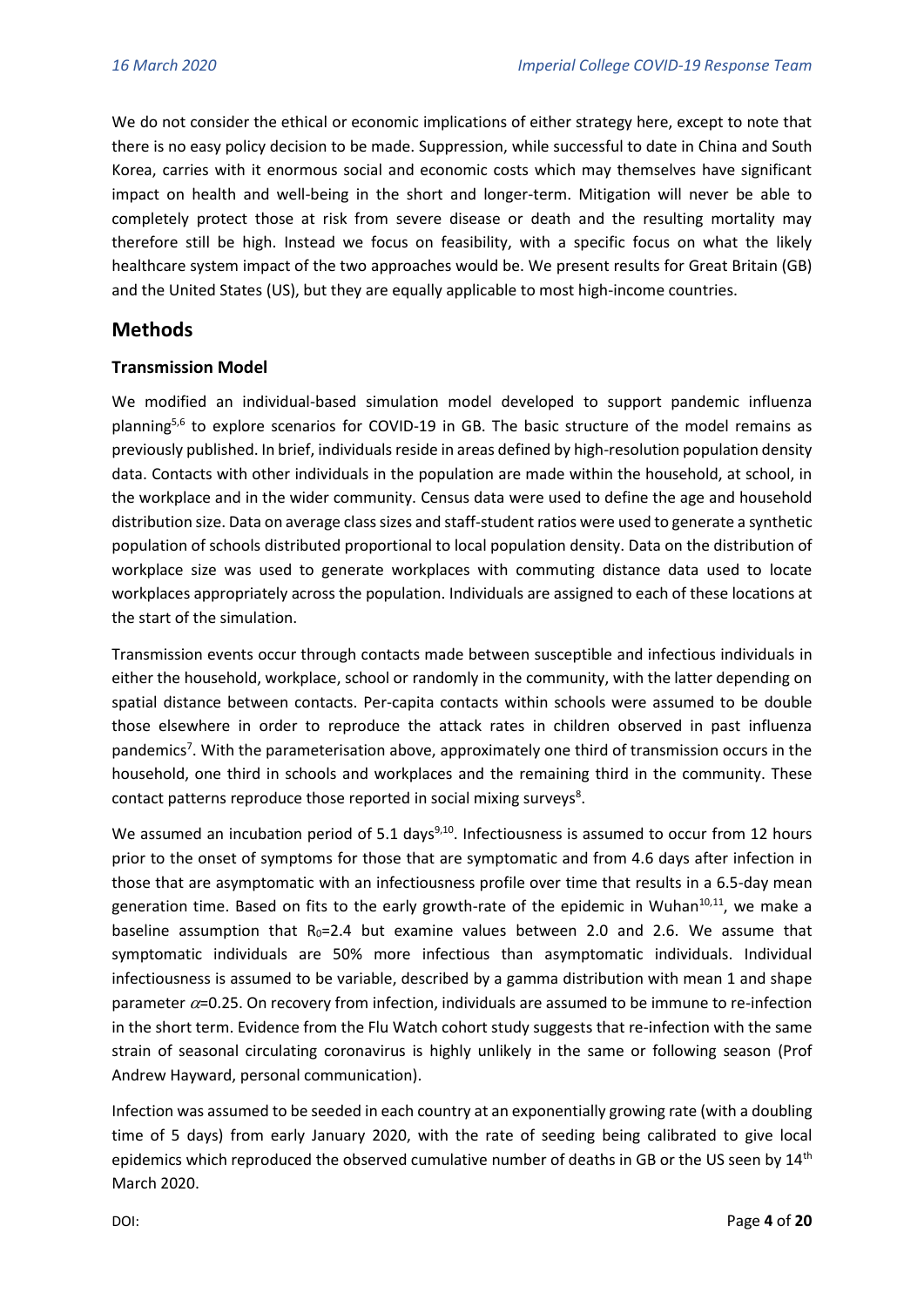#### **Disease Progression and Healthcare Demand**

Analyses of data from China as well as data from those returning on repatriation flights suggest that 40-50% of infections were not identified as cases<sup>12</sup>. This may include asymptomatic infections, mild disease and a level of under-ascertainment. We therefore assume that two-thirds of cases are sufficiently symptomatic to self-isolate (if required by policy) within 1 day of symptom onset, and a mean delay from onset of symptoms to hospitalisation of 5 days. The age-stratified proportion of infections that require hospitalisation and the infection fatality ratio (IFR) were obtained from an analysis of a subset of cases from China<sup>12</sup>. These estimates were corrected for non-uniform attack rates by age and when applied to the GB population result in an IFR of 0.9% with 4.4% of infections hospitalised (Table 1). We assume that 30% of those that are hospitalised will require critical care (invasive mechanical ventilation or ECMO) based on early reports from COVID-19 cases in the UK, China and Italy (Professor Nicholas Hart, personal communication). Based on expert clinical opinion, we assume that 50% of those in critical care will die and an age-dependent proportion of those that do not require critical care die (calculated to match the overall IFR). We calculate bed demand numbers assuming a total duration of stay in hospital of 8 days if critical care is not required and 16 days (with 10 days in ICU) if critical care is required. With 30% of hospitalised cases requiring critical care, we obtain an overall mean duration of hospitalisation of 10.4 days, slightly shorter than the duration from hospital admission to discharge observed for COVID-19 cases internationally<sup>13</sup> (who will have remained in hospital longer to ensure negative tests at discharge) but in line with estimates for general pneumonia admissions<sup>14</sup>.

**Table 1: Current estimates of the severity of cases. The IFR estimates from Verity et al.<sup>12</sup> have been adjusted to account for a non-uniform attack rate giving an overall IFR of 0.9% (95% credible interval 0.4-0.14). Hospitalisation estimates from Verity et al.<sup>12</sup> were also adjusted in this way and scaled to match expected rates in the oldest age-group (80+ years) in a GB/US context. These estimates will be updated as more data accrue.** 

| Age-group         | % symptomatic cases       | % hospitalised cases    | <b>Infection Fatality Ratio</b> |  |  |
|-------------------|---------------------------|-------------------------|---------------------------------|--|--|
| (years)           | requiring hospitalisation | requiring critical care |                                 |  |  |
|                   |                           |                         |                                 |  |  |
| 0 <sub>to</sub> 9 | 0.1%                      | 5.0%                    | 0.002%                          |  |  |
| 10 to 19          | 0.3%                      | 5.0%                    | 0.006%                          |  |  |
| 20 to 29          | 1.2%                      | 5.0%                    | 0.03%                           |  |  |
| 30 to 39          | 3.2%                      | 5.0%                    | 0.08%                           |  |  |
| 40 to 49          | 4.9%                      | 6.3%                    | 0.15%                           |  |  |
| 50 to 59          | 10.2%                     | 12.2%                   | 0.60%                           |  |  |
| 60 to 69          | 16.6%                     | 27.4%                   | 2.2%                            |  |  |
| 70 to 79          | 24.3%                     | 43.2%                   | 5.1%                            |  |  |
| $80+$             | 27.3%                     | 70.9%                   | 9.3%                            |  |  |

#### **Non-Pharmaceutical Intervention Scenarios**

We consider the impact of five different non-pharmaceutical interventions (NPI) implemented individually and in combination (Table 2). In each case, we represent the intervention mechanistically within the simulation, using plausible and largely conservative (i.e. pessimistic) assumptions about the impact of each intervention and compensatory changes in contacts (e.g. in the home) associated with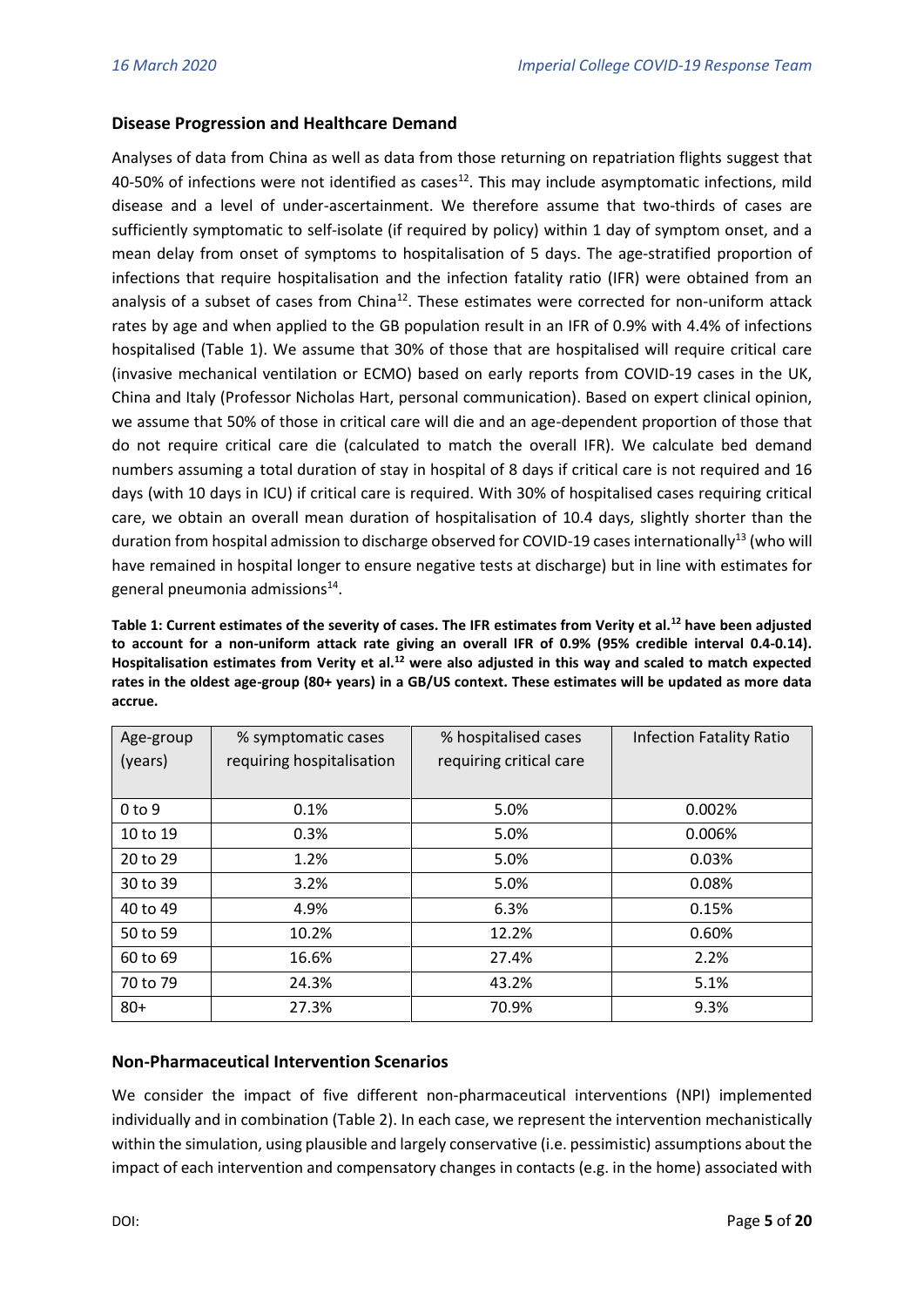reducing contact rates in specific settings outside the household. The model reproduces the intervention effect sizes seen in epidemiological studies and in empirical surveys of contact patterns. Two of the interventions (case isolation and voluntary home quarantine) are triggered by the onset of symptoms and are implemented the next day. The other four NPIs (social distancing of those over 70 years, social distancing of the entire population, stopping mass gatherings and closure of schools and universities) are decisions made at the government level. For these interventions we therefore consider surveillance triggers based on testing of patients in critical care (intensive care units, ICUs). We focus on such cases as testing is most complete for the most severely ill patients. When examining mitigation strategies, we assume policies are in force for 3 months, other than social distancing of those over the age of 70 which is assumed to remain in place for one month longer. Suppression strategies are assumed to be in place for 5 months or longer.

| Label     | Policy                      | Description                                                |  |  |  |  |
|-----------|-----------------------------|------------------------------------------------------------|--|--|--|--|
| <b>CI</b> | Case isolation in the home  | Symptomatic cases stay at home for 7 days, reducing non-   |  |  |  |  |
|           |                             | household contacts by 75% for this period. Household       |  |  |  |  |
|           |                             | contacts remain unchanged. Assume 70% of household         |  |  |  |  |
|           |                             | comply with the policy.                                    |  |  |  |  |
| HQ        | Voluntary<br>home           | Following identification of a symptomatic case in the      |  |  |  |  |
|           | quarantine                  | household, all household members remain at home for 14     |  |  |  |  |
|           |                             | days. Household contact rates double during this           |  |  |  |  |
|           |                             | quarantine period, contacts in the community reduce by     |  |  |  |  |
|           |                             | 75%. Assume 50% of household comply with the policy.       |  |  |  |  |
| SDO       | Social distancing of those  | Reduce contacts by 50% in workplaces, increase household   |  |  |  |  |
|           | over 70 years of age        | contacts by 25% and reduce other contacts by 75%.          |  |  |  |  |
|           |                             | Assume 75% compliance with policy.                         |  |  |  |  |
| <b>SD</b> | Social distancing of entire | All households reduce contact outside household, school or |  |  |  |  |
|           | population                  | workplace by 75%. School contact rates unchanged,          |  |  |  |  |
|           |                             | workplace contact rates reduced by 25%. Household          |  |  |  |  |
|           |                             | contact rates assumed to increase by 25%.                  |  |  |  |  |
| <b>PC</b> | Closure of schools and      | Closure of all schools, 25% of universities remain open.   |  |  |  |  |
|           | universities                | Household contact rates for student families increase by   |  |  |  |  |
|           |                             | 50% during closure. Contacts in the community increase by  |  |  |  |  |
|           |                             | 25% during closure.                                        |  |  |  |  |

#### **Table 2: Summary of NPI interventions considered.**

## **Results**

In the (unlikely) absence of any control measures or spontaneous changes in individual behaviour, we would expect a peak in mortality (daily deaths) to occur after approximately 3 months (Figure 1A). In such scenarios, given an estimated  $R_0$  of 2.4, we predict 81% of the GB and US populations would be infected over the course of the epidemic. Epidemic timings are approximate given the limitations of surveillance data in both countries: The epidemic is predicted to be broader in the US than in GB and to peak slightly later. This is due to the larger geographic scale of the US, resulting in more distinct localised epidemics across states (Figure 1B) than seen across GB. The higher peak in mortality in GB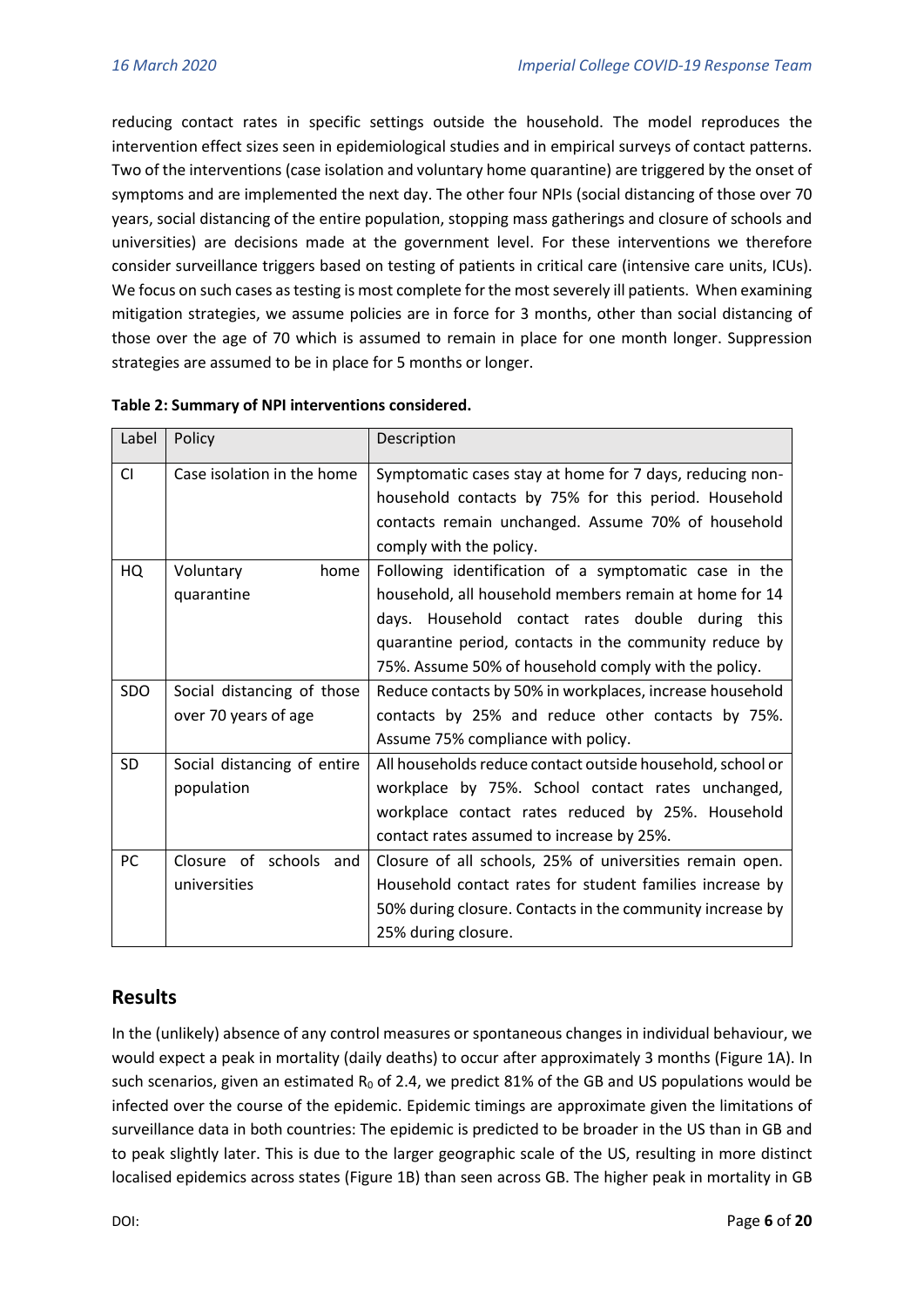is due to the smaller size of the country and its older population compared with the US. In total, in an unmitigated epidemic, we would predict approximately 510,000 deaths in GB and 2.2 million in the US, not accounting for the potential negative effects of health systems being overwhelmed on mortality.



**Figure 1: Unmitigated epidemic scenarios for GB and the US. (A) Projected deaths per day per 100,000 population in GB and US. (B) Case epidemic trajectories across the US by state.** 

For an uncontrolled epidemic, we predict critical care bed capacity would be exceeded as early as the second week in April, with an eventual peak in ICU or critical care bed demand that is over 30 times greater than the maximum supply in both countries (Figure 2).

The aim of mitigation is to reduce the impact of an epidemic by flattening the curve, reducing peak incidence and overall deaths (Figure 2). Since the aim of mitigation is to minimise mortality, the interventions need to remain in place for as much of the epidemic period as possible. Introducing such interventions too early risks allowing transmission to return once they are lifted (if insufficient herd immunity has developed); it is therefore necessary to balance the timing of introduction with the scale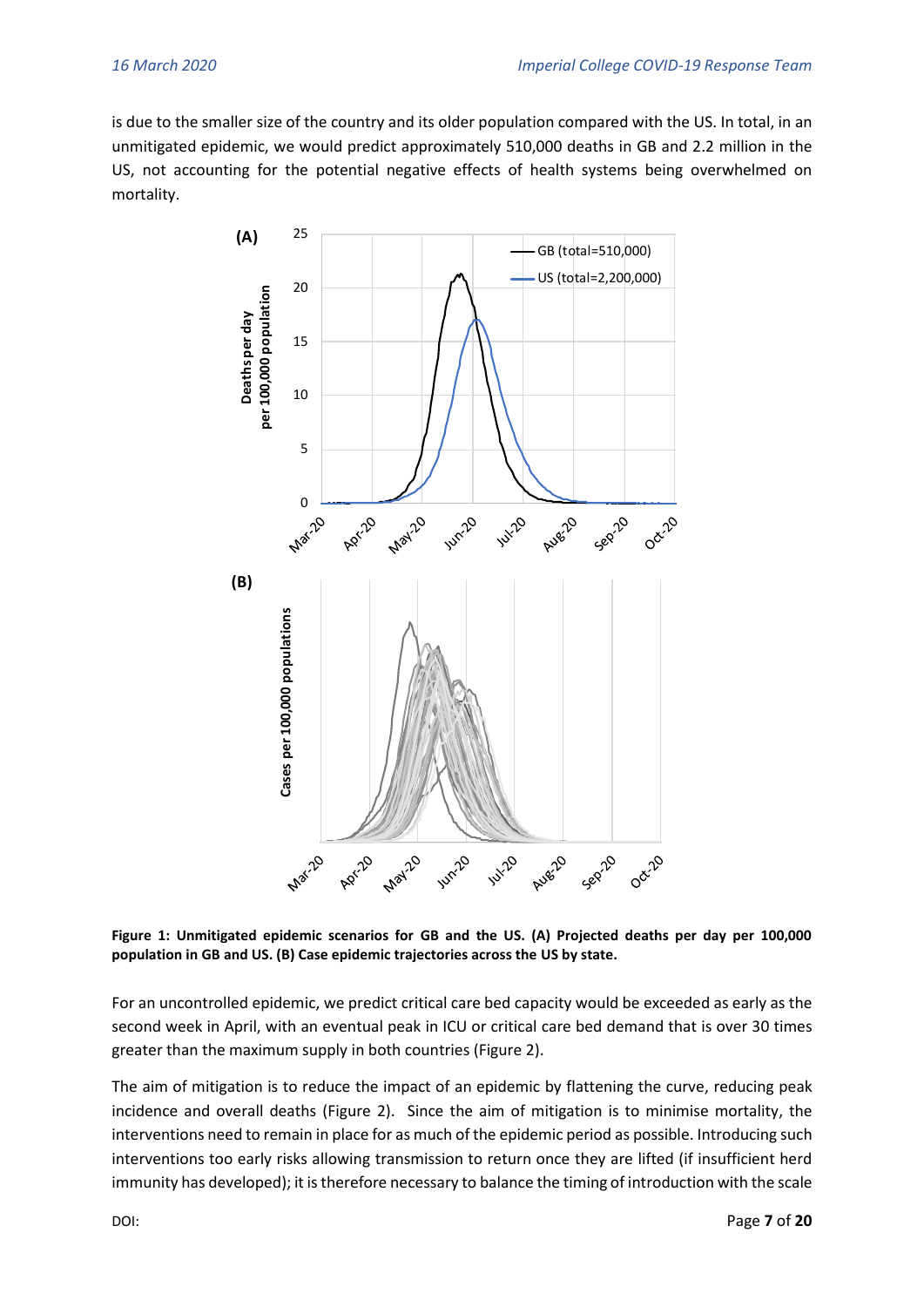of disruption imposed and the likely period over which the interventions can be maintained. In this scenario, interventions can limit transmission to the extent that little herd immunity is acquired – leading to the possibility that a second wave of infection is seen once interventions are lifted



**Figure 2: Mitigation strategy scenarios for GB showing critical care (ICU) bed requirements. The black line shows the unmitigated epidemic. The green line shows a mitigation strategy incorporating closure of schools and universities; orange line shows case isolation; yellow line shows case isolation and household quarantine; and the blue line shows case isolation, home quarantine and social distancing of those aged over 70. The blue shading shows the 3-month period in which these interventions are assumed to remain in place.** 

Table 3 shows the predicted relative impact on both deaths and ICU capacity of a range of single and combined NPIs interventions applied nationally in GB for a 3-month period based on triggers of between 100 and 3000 critical care cases. Conditional on that duration, the most effective combination of interventions is predicted to be a combination of case isolation, home quarantine and social distancing of those most at risk (the over 70s). Whilst the latter has relatively less impact on transmission than other age groups, reducing morbidity and mortality in the highest risk groups reduces both demand on critical care and overall mortality. In combination, this intervention strategy is predicted to reduce peak critical care demand by two-thirds and halve the number of deaths. However, this "optimal" mitigation scenario would still result in an 8-fold higher peak demand on critical care beds over and above the available surge capacity in both GB and the US.

Stopping mass gatherings is predicted to have relatively little impact (results not shown) because the contact-time at such events is relatively small compared to the time spent at home, in schools or workplaces and in other community locations such as bars and restaurants.

Overall, we find that the relative effectiveness of different policies is insensitive to the choice of local trigger (absolute numbers of cases compared to per-capita incidence),  $R_0$  (in the range 2.0-2.6), and varying IFR in the 0.25%-1.0% range.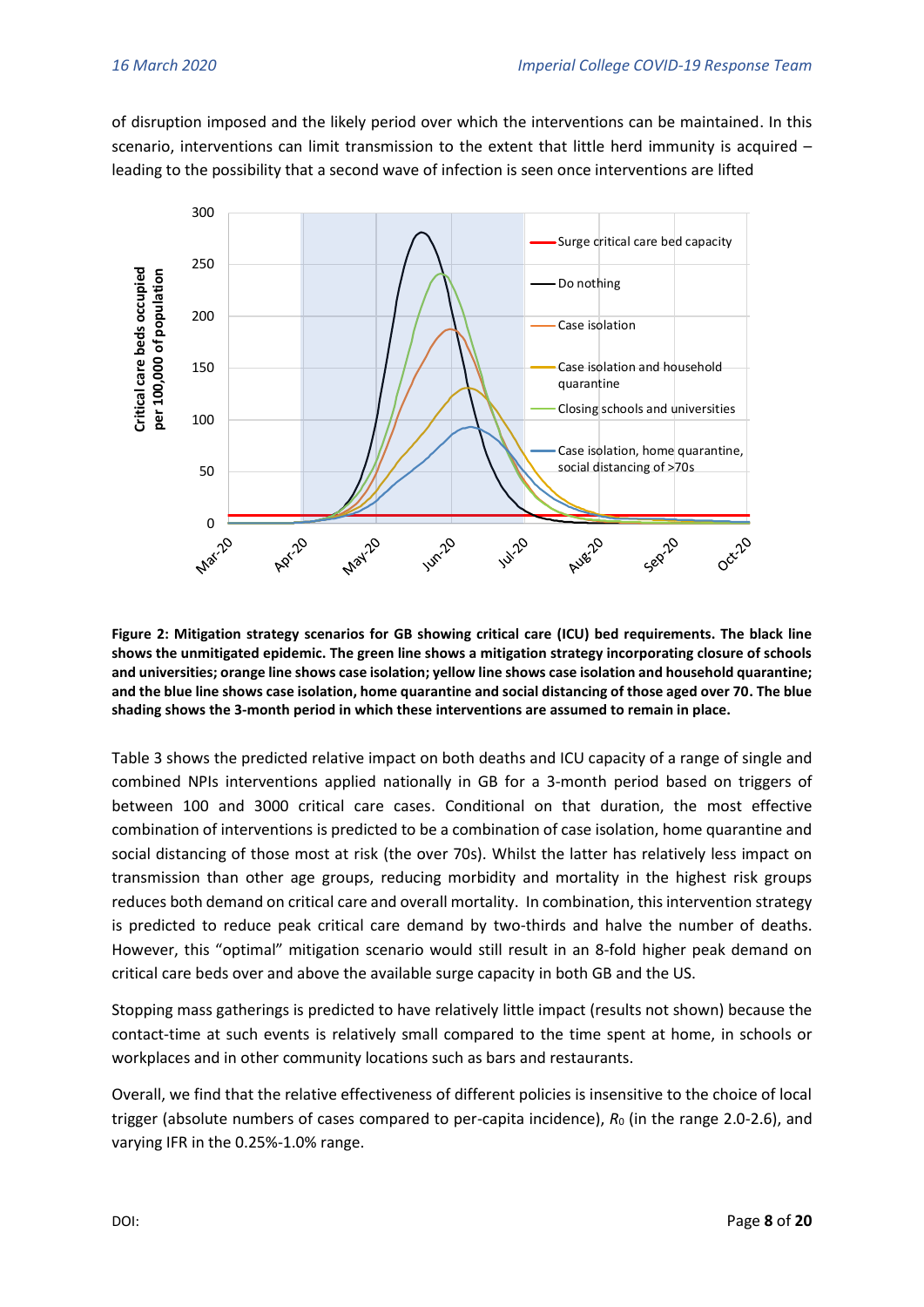**Table 3. Mitigation options for GB. Relative impact of NPI combinations applied nationally for 3 months in GB on total deaths and peak hospital ICU bed demand for**  different choices of cumulative ICU case count triggers. The cells show the percentage reduction in peak ICU bed demand for a variety of NPI combinations and for triggers **based on the absolute number of ICU cases diagnosed in a county per week. PC=school and university closure, CI=home isolation of cases, HQ=household quarantine, SD=social distancing of the entire population, SDOL70=social distancing of those over 70 years for 4 months (a month more than other interventions). Tables are colourcoded (green=higher effectiveness, red=lower). Absolute numbers are shown in Table A1.** 

|                     | Trigger         |           |           |         |          |         |              |                 |
|---------------------|-----------------|-----------|-----------|---------|----------|---------|--------------|-----------------|
|                     | (cumulative ICU |           |           |         |          |         |              |                 |
|                     | cases)          | <b>PC</b> | <b>CI</b> | $CI_HQ$ | CI_HQ_SD | $CI$ SD | CI_HQ_SDOL70 | PC_CI_HQ_SDOL70 |
|                     | 100             | 14%       | 33%       | 53%     | 33%      | 53%     | 67%          | 69%             |
| $R_0 = 2.4$         | 300             | 14%       | 33%       | 53%     | 34%      | 57%     | 67%          | 71%             |
| Peak beds           | 1000            | 14%       | 33%       | 53%     | 39%      | 64%     | 67%          | 77%             |
|                     | 3000            | 12%       | 33%       | 53%     | 51%      | 75%     | 67%          | 81%             |
|                     |                 |           |           |         |          |         |              |                 |
|                     | 100             | 23%       | 35%       | 57%     | 25%      | 39%     | 69%          | 48%             |
| $R_0 = 2.2$         | 300             | 22%       | 35%       | 57%     | 28%      | 43%     | 69%          | 54%             |
| Peak beds           | 1000            | 21%       | 35%       | 57%     | 34%      | 53%     | 69%          | 63%             |
|                     | 3000            | 18%       | 35%       | 57%     | 47%      | 68%     | 69%          | 75%             |
|                     |                 |           |           |         |          |         |              |                 |
|                     | 100             | 2%        | 17%       | 31%     | 13%      | 20%     | 49%          | 29%             |
| $R_0 = 2.4$         | 300             | 2%        | 17%       | 31%     | 14%      | 23%     | 49%          | 29%             |
| <b>Total deaths</b> | 1000            | 2%        | 17%       | 31%     | 15%      | 26%     | 50%          | 30%             |
|                     | 3000            | 2%        | 17%       | 31%     | 19%      | 30%     | 49%          | 32%             |
|                     |                 |           |           |         |          |         |              |                 |
|                     | 100             | 3%        | 21%       | 34%     | 9%       | 15%     | 49%          | 19%             |
| $R_0 = 2.2$         | 300             | 3%        | 21%       | 34%     | 9%       | 17%     | 49%          | 20%             |
| <b>Total deaths</b> | 1000            | 4%        | 21%       | 34%     | 11%      | 21%     | 49%          | 22%             |
|                     | 3000            | 4%        | 21%       | 34%     | 15%      | 27%     | 49%          | 24%             |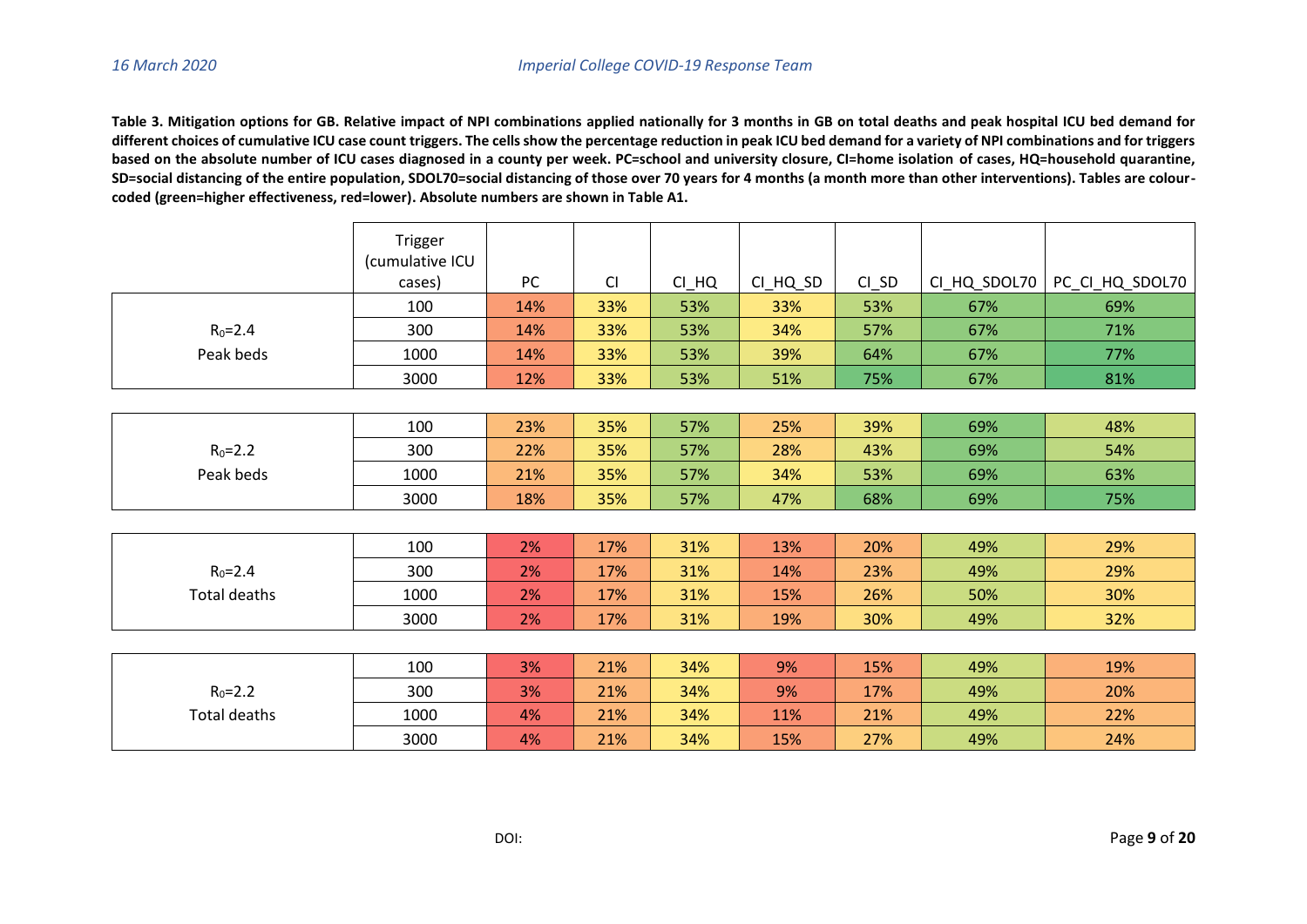Given that mitigation is unlikely to be a viable option without overwhelming healthcare systems, suppression is likely necessary in countries able to implement the intensive controls required. Our projections show that to be able to reduce R to close to 1 or below, a combination of case isolation, social distancing of the entire population and either household quarantine or school and university closure are required (Figure 3, Table 4). Measures are assumed to be in place for a 5-month duration. Not accounting for the potential adverse effect on ICU capacity due to absenteeism, school and university closure is predicted to be more effective in achieving suppression household quarantine. All four interventions combined are predicted to have the largest effect on transmission (Table 4). Such an intensive policy is predicted to result in a reduction in critical care requirements from a peak approximately 3 weeks after the interventions are introduced and a decline thereafter while the intervention policies remain in place. While there are many uncertainties in policy effectiveness, such a combined strategy is the most likely one to ensure that critical care bed requirements would remain within surge capacity.



**Figure 3: Suppression strategy scenarios for GB showing ICU bed requirements. The black line shows the unmitigated epidemic. Green shows a suppression strategy incorporating closure of schools and universities, case isolation and population-wide social distancing beginning in late March 2020. The orange line shows a containment strategy incorporating case isolation, household quarantine and population-wide social distancing. The red line is the estimated surge ICU bed capacity in GB. The blue shading shows the 5-month period in which these interventions are assumed to remain in place. (B) shows the same data as in panel (A) but zoomed in on the lower levels of the graph. An equivalent figure for the US is shown in the Appendix.**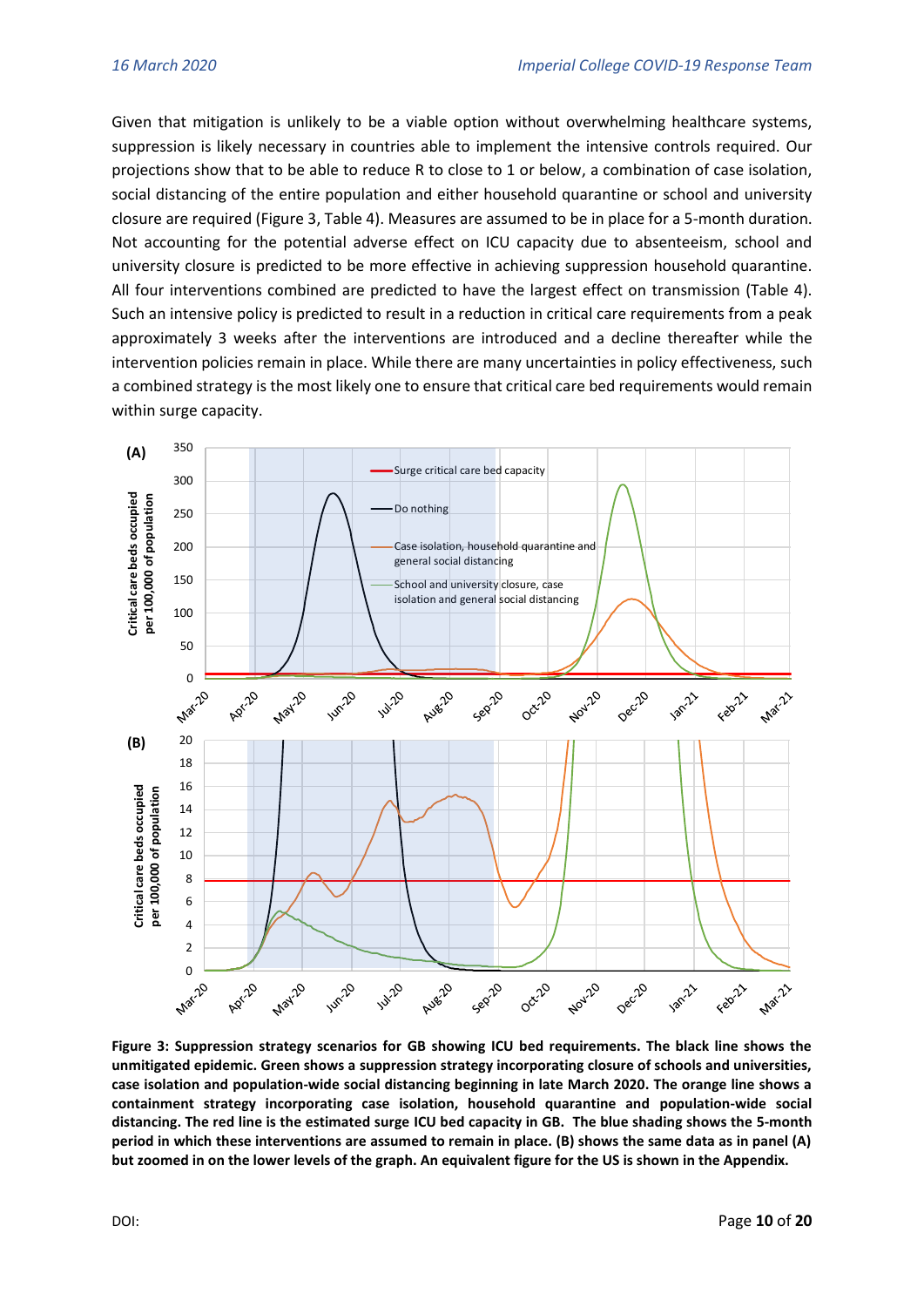Adding household quarantine to case isolation and social distancing is the next best option, although we predict that there is a risk that surge capacity may be exceeded under this policy option (Figure 3 and Table 4). Combining all four interventions (social distancing of the entire population, case isolation, household quarantine and school and university closure) is predicted to have the largest impact, short of a complete lockdown which additionally prevents people going to work.

Once interventions are relaxed (in the example in Figure 3, from September onwards), infections begin to rise, resulting in a predicted peak epidemic later in the year. The more successful a strategy is at temporary suppression, the larger the later epidemic is predicted to be in the absence of vaccination, due to lesser build-up of herd immunity.

Given suppression policies may need to be maintained for many months, we examined the impact of an adaptive policy in which social distancing (plus school and university closure, if used) is only initiated after weekly confirmed case incidence in ICU patients (a group of patients highly likely to be tested) exceeds a certain "on" threshold, and is relaxed when ICU case incidence falls below a certain "off" threshold (Figure 4). Case-based policies of home isolation of symptomatic cases and household quarantine (if adopted) are continued throughout.

Such policies are robust to uncertainty in both the reproduction number,  $R_0$  (Table 4) and in the severity of the virus (i.e. the proportion of cases requiring ICU admission, not shown). Table 3 illustrates that suppression policies are best triggered early in the epidemic, with a cumulative total of 200 ICU cases per week being the latest point at which policies can be triggered and still keep peak ICU demand below GB surge limits in the case of a relatively high  $R_0$  value of 2.6. Expected total deaths are also reduced for lower triggers, though deaths for all the policies considered are much lower than for an uncontrolled epidemic. The right panel of Table 4 shows that social distancing (plus school and university closure, if used) need to be in force for the majority of the 2 years of the simulation, but that the proportion of time these measures are in force is reduced for more effective interventions and for lower values of  $R_0$ . Table 5 shows that total deaths are reduced with lower "off" triggers; however, this also leads to longer periods during which social distancing is in place. Peak ICU demand and the proportion of time social distancing is in place are not affected by the choice of "off" trigger.



**Figure 4: Illustration of adaptive triggering of suppression strategies in GB, for R0=2.2, a policy of all four interventions considered, an "on" trigger of 100 ICU cases in a week and an "off" trigger of 50 ICU cases. The policy is in force approximate 2/3 of the time. Only social distancing and school/university closure are**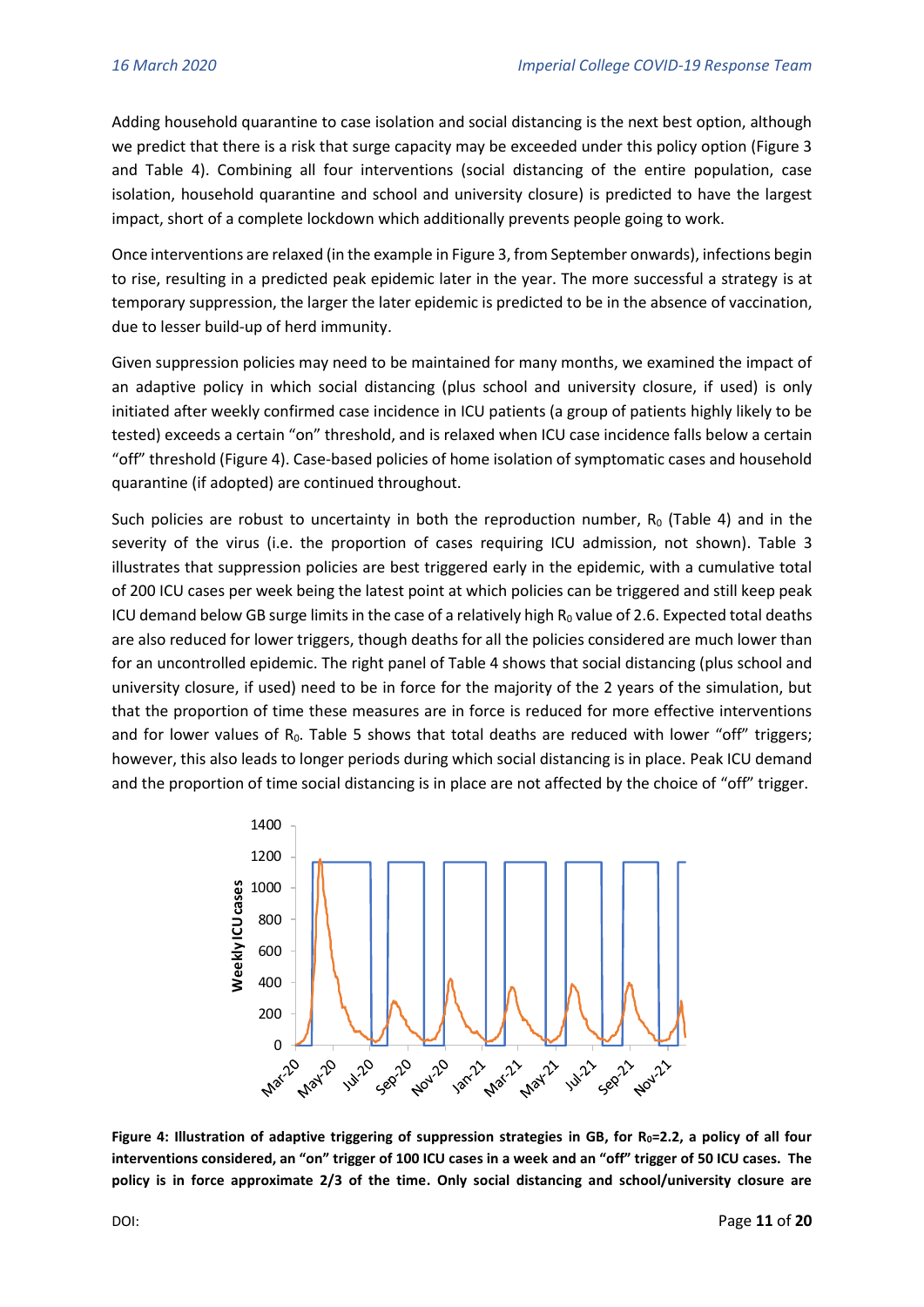**triggered; other polices remain in force throughout. Weekly ICU incidence is shown in orange, policy triggering in blue.**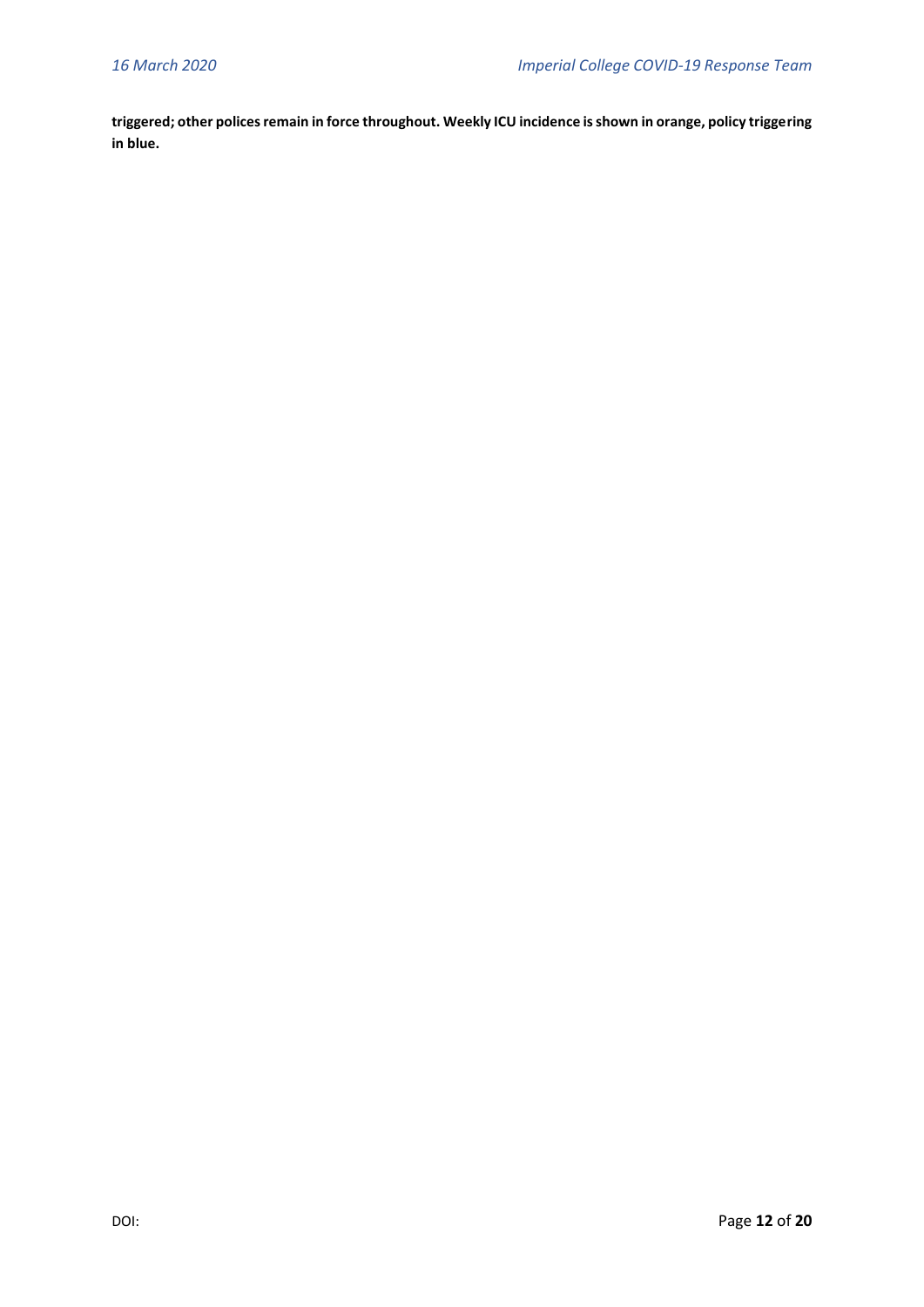**Table 4. Suppression strategies for GB. Impact of three different policy option (case isolation + home quarantine + social distancing, school/university closure + case isolation + social distancing, and all four interventions) on the total number of deaths seen in a 2-year period (left panel) and peak demand for ICU beds (centre panel). Social distancing and school/university closure are triggered at a national level when weekly numbers of new COVID-19 cases diagnosed in ICUs exceed the thresholds listed under "On trigger" and are suspended when weekly ICU cases drop to 25% of that trigger value. Other policies are assumed to start in late March and remain in place. The right panel shows the proportion of time after policy start that social distancing is in place. Peak GB ICU surge capacity is approximately 5000 beds. Results are qualitatively similar for the US.**

|                |         | Total deaths |          |          |             | Peak ICU beds |          |          |             | Proportion of time with SD in place |          |             |
|----------------|---------|--------------|----------|----------|-------------|---------------|----------|----------|-------------|-------------------------------------|----------|-------------|
|                | On      | Do           |          |          |             | Do            |          |          |             |                                     |          |             |
| R <sub>0</sub> | Trigger | nothing      | CI HQ SD | PC_CI_SD | PC CI HQ SD | nothing       | CI_HQ_SD | PC CI SD | PC_CI_HQ_SD | CI HQ SD                            | PC_CI_SD | PC_CI_HQ_SD |
| 2              | 60      | 410,000      | 47,000   | 6,400    | 5,600       | 130,000       | 3,300    | 930      | 920         | 96%                                 | 69%      | 58%         |
|                | 100     | 410,000      | 47,000   | 9,900    | 8,300       | 130,000       | 3,500    | 1,300    | 1,300       | 96%                                 | 67%      | 61%         |
|                | 200     | 410,000      | 46,000   | 17,000   | 14,000      | 130,000       | 3,500    | 1,900    | 1,900       | 95%                                 | 66%      | 57%         |
|                | 300     | 410,000      | 45,000   | 24,000   | 21,000      | 130,000       | 3,500    | 2,200    | 2,200       | 95%                                 | 64%      | 55%         |
|                | 400     | 410,000      | 44,000   | 30,000   | 26,000      | 130,000       | 3,800    | 2,900    | 2,700       | 94%                                 | 63%      | 55%         |
|                | 60      | 460,000      | 62,000   | 9,700    | 6,900       | 160,000       | 7,600    | 1,200    | 1,100       | 96%                                 | 82%      | 70%         |
|                | 100     | 460,000      | 61,000   | 13,000   | 10,000      | 160,000       | 7,700    | 1,600    | 1,600       | 96%                                 | 80%      | 66%         |
| 2.2            | 200     | 460,000      | 64,000   | 23,000   | 17,000      | 160,000       | 7,700    | 2,600    | 2,300       | 89%                                 | 76%      | 64%         |
|                | 300     | 460,000      | 65,000   | 32,000   | 26,000      | 160,000       | 7,300    | 3,500    | 3,000       | 89%                                 | 74%      | 64%         |
|                | 400     | 460,000      | 68,000   | 39,000   | 31,000      | 160,000       | 7,300    | 3,700    | 3,400       | 82%                                 | 72%      | 62%         |
|                | 60      | 510,000      | 85,000   | 12,000   | 8,700       | 180,000       | 11,000   | 1,200    | 1,200       | 87%                                 | 89%      | 78%         |
|                | 100     | 510,000      | 87,000   | 19,000   | 13,000      | 180,000       | 11,000   | 2,000    | 1,800       | 83%                                 | 88%      | 77%         |
| 2.4            | 200     | 510,000      | 90,000   | 30,000   | 24,000      | 180,000       | 9,700    | 3,500    | 3,200       | 77%                                 | 82%      | 74%         |
|                | 300     | 510,000      | 94,000   | 43,000   | 34,000      | 180,000       | 9,900    | 4,400    | 4,000       | 72%                                 | 81%      | 74%         |
|                | 400     | 510,000      | 98,000   | 53,000   | 39,000      | 180,000       | 10,000   | 5,700    | 4,900       | 68%                                 | 81%      | 71%         |
|                | 60      | 550,000      | 110,000  | 20,000   | 12,000      | 230,000       | 15,000   | 1,500    | 1,400       | 68%                                 | 94%      | 85%         |
|                | 100     | 550,000      | 110,000  | 26,000   | 16,000      | 230,000       | 16,000   | 1,900    | 1,800       | 67%                                 | 93%      | 84%         |
| 2.6            | 200     | 550,000      | 120,000  | 39,000   | 30,000      | 230,000       | 16,000   | 3,600    | 3,400       | 62%                                 | 88%      | 83%         |
|                | 300     | 550,000      | 120,000  | 56,000   | 40,000      | 230,000       | 17,000   | 5,500    | 4,700       | 59%                                 | 87%      | 80%         |
|                | 400     | 550,000      | 120,000  | 71,000   | 48,000      | 230,000       | 17,000   | 7,100    | 5,600       | 56%                                 | 82%      | 76%         |

DOI: Page **13** of **20**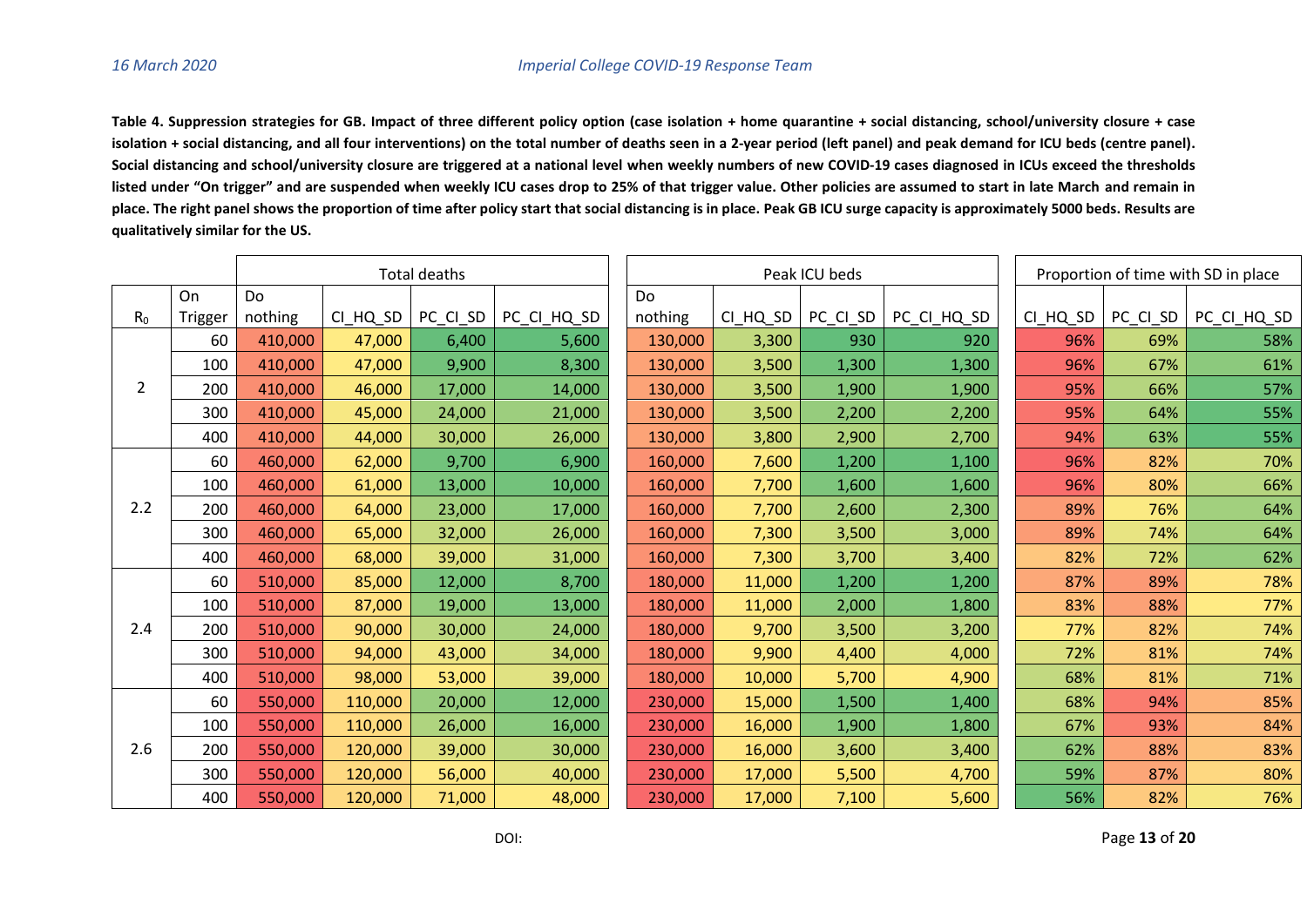|         |                                 | <b>Total deaths</b> |          |             |  |  |  |
|---------|---------------------------------|---------------------|----------|-------------|--|--|--|
| On      | Off trigger as<br>proportion of |                     |          |             |  |  |  |
| trigger | on trigger                      | CI_HQ_SD            | PC_CI_SD | PC_CI_HQ_SD |  |  |  |
|         | 0.25                            | 85,000              | 12,000   | 8,700       |  |  |  |
| 60      | 0.5                             | 85,000              | 15,000   | 10,000      |  |  |  |
|         | 0.75                            | 85,000              | 14,000   | 11,000      |  |  |  |
|         | 0.25                            | 87,000              | 19,000   | 13,000      |  |  |  |
| 100     | 0.5                             | 87,000              | 20,000   | 15,000      |  |  |  |
|         | 0.75                            | 88,000              | 21,000   | 16,000      |  |  |  |
| 200     | 0.25                            | 90,000              | 30,000   | 24,000      |  |  |  |
|         | 0.5                             | 92,000              | 36,000   | 27,000      |  |  |  |
|         | 0.75                            | 94,000              | 40,000   | 30,000      |  |  |  |
|         | 0.25                            | 94,000              | 43,000   | 34,000      |  |  |  |
| 300     | 0.5                             | 97,000              | 48,000   | 37,000      |  |  |  |
|         | 0.75                            | 99,000              | 52,000   | 39,000      |  |  |  |
| 400     | 0.25                            | 98,000              | 53,000   | 39,000      |  |  |  |
|         | 0.5                             | 100,000             | 61,000   | 46,000      |  |  |  |
|         | 0.75                            | 100,000             | 65,000   | 51,000      |  |  |  |

**Table 5. As Table 4 but showing the effect of varying the 'off' trigger for social distancing and school/university closure on total deaths over 2 years, for R0=2.4.**

## **Discussion**

As the COVID-19 pandemic progresses, countries are increasingly implementing a broad range of responses. Our results demonstrate that it will be necessary to layer multiple interventions, regardless of whether suppression or mitigation is the overarching policy goal. However, suppression will require the layering of more intensive and socially disruptive measures than mitigation. The choice of interventions ultimately depends on the relative feasibility of their implementation and their likely effectiveness in different social contexts.

Disentangling the relative effectiveness of different interventions from the experience of countries to date is challenging because many have implemented multiple (or all) of these measures with varying degrees of success. Through the hospitalisation of all cases (not just those requiring hospital care), China in effect initiated a form of case isolation, reducing onward transmission from cases in the household and in other settings. At the same time, by implementing population-wide social distancing, the opportunity for onward transmission in all locations was rapidly reduced. Several studies have estimated that these interventions reduced R to below  $1^{15}$ . In recent days, these measures have begun to be relaxed. Close monitoring of the situation in China in the coming weeks will therefore help to inform strategies in other countries.

Overall, our results suggestthat population-wide social distancing applied to the population as a whole would have the largest impact; and in combination with other interventions – notably home isolation of cases and school and university closure – has the potential to suppress transmission below the threshold of R=1 required to rapidly reduce case incidence. A minimum policy for effective suppression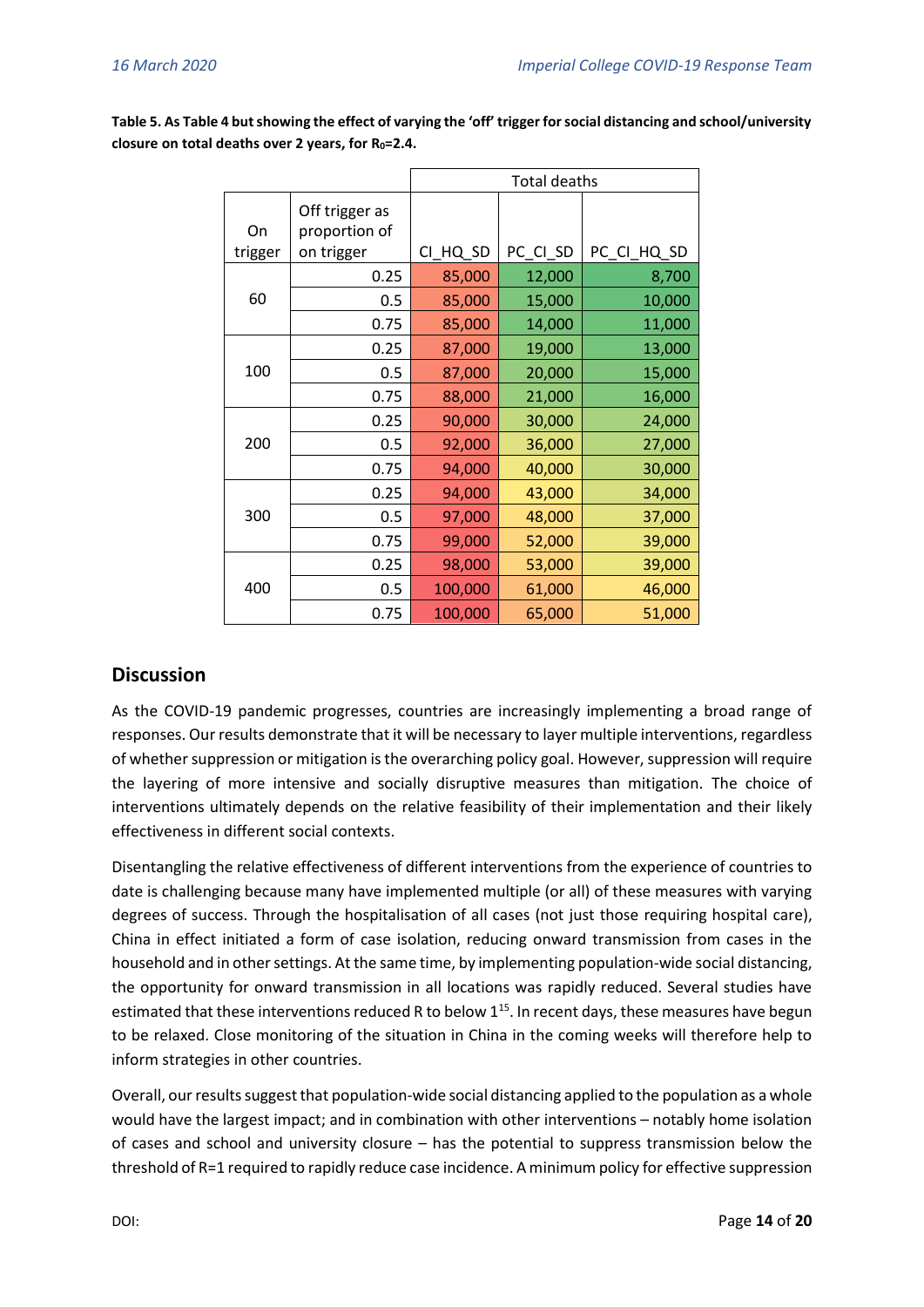is therefore population-wide social distancing combined with home isolation of cases and school and university closure.

To avoid a rebound in transmission, these policies will need to be maintained until large stocks of vaccine are available to immunise the population – which could be 18 months or more. Adaptive hospital surveillance-based triggers for switching on and off population-wide social distancing and school closure offer greater robustness to uncertainty than fixed duration interventions and can be adapted for regional use (e.g. at the state level in the US). Given local epidemics are not perfectly synchronised, local policies are also more efficient and can achieve comparable levels of suppression to national policies while being in force for a slightly smaller proportion of the time. However, we estimate that for a national GB policy, social distancing would need to be in force for at least 2/3 of the time (for  $R_0$ =2.4, see Table 4) until a vaccine was available.

However, there are very large uncertainties around the transmission of this virus, the likely effectiveness of different policies and the extent to which the population spontaneously adopts risk reducing behaviours. This means it is difficult to be definitive about the likely initial duration of measures which will be required, except that it will be several months. Future decisions on when and for how long to relax policies will need to be informed by ongoing surveillance.

The measures used to achieve suppression might also evolve over time. As case numbers fall, it becomes more feasible to adopt intensive testing, contact tracing and quarantine measures akin to the strategies being employed in South Korea today. Technology – such as mobile phone apps that track an individual's interactions with other people in society – might allow such a policy to be more effective and scalable if the associated privacy concerns can be overcome. However, if intensive NPI packages aimed at suppression are not maintained, our analysis suggests that transmission will rapidly rebound, potentially producing an epidemic comparable in scale to what would have been seen had no interventions been adopted.

Long-term suppression may not be a feasible policy option in many countries. Our results show that the alternative relatively short-term (3-month) mitigation policy option might reduce deaths seen in the epidemic by up to half, and peak healthcare demand by two-thirds. The combination of case isolation, household quarantine and social distancing of those at higher risk of severe outcomes (older individuals and those with other underlying health conditions) are the most effective policy combination for epidemic mitigation. Both case isolation and household quarantine are core epidemiological interventions for infectious disease mitigation and act by reducing the potential for onward transmission through reducing the contact rates of those that are known to be infectious (cases) or may be harbouring infection (household contacts). The WHO China Joint Mission Report suggested that 80% of transmission occurred in the household<sup>16</sup>, although this was in a context where interpersonal contacts were drastically reduced by the interventions put in place. Social distancing of high-risk groups is predicted to be particularly effective at reducing severe outcomes given the strong evidence of an increased risk with age $12,16$  though we predict it would have less effect in reducing population transmission.

We predict that school and university closure will have an impact on the epidemic, under the assumption that children do transmit as much as adults, even if they rarely experience severe disease<sup>12,16</sup>. We find that school and university closure is a more effective strategy to support epidemic suppression than mitigation; when combined with population-wide social distancing, the effect of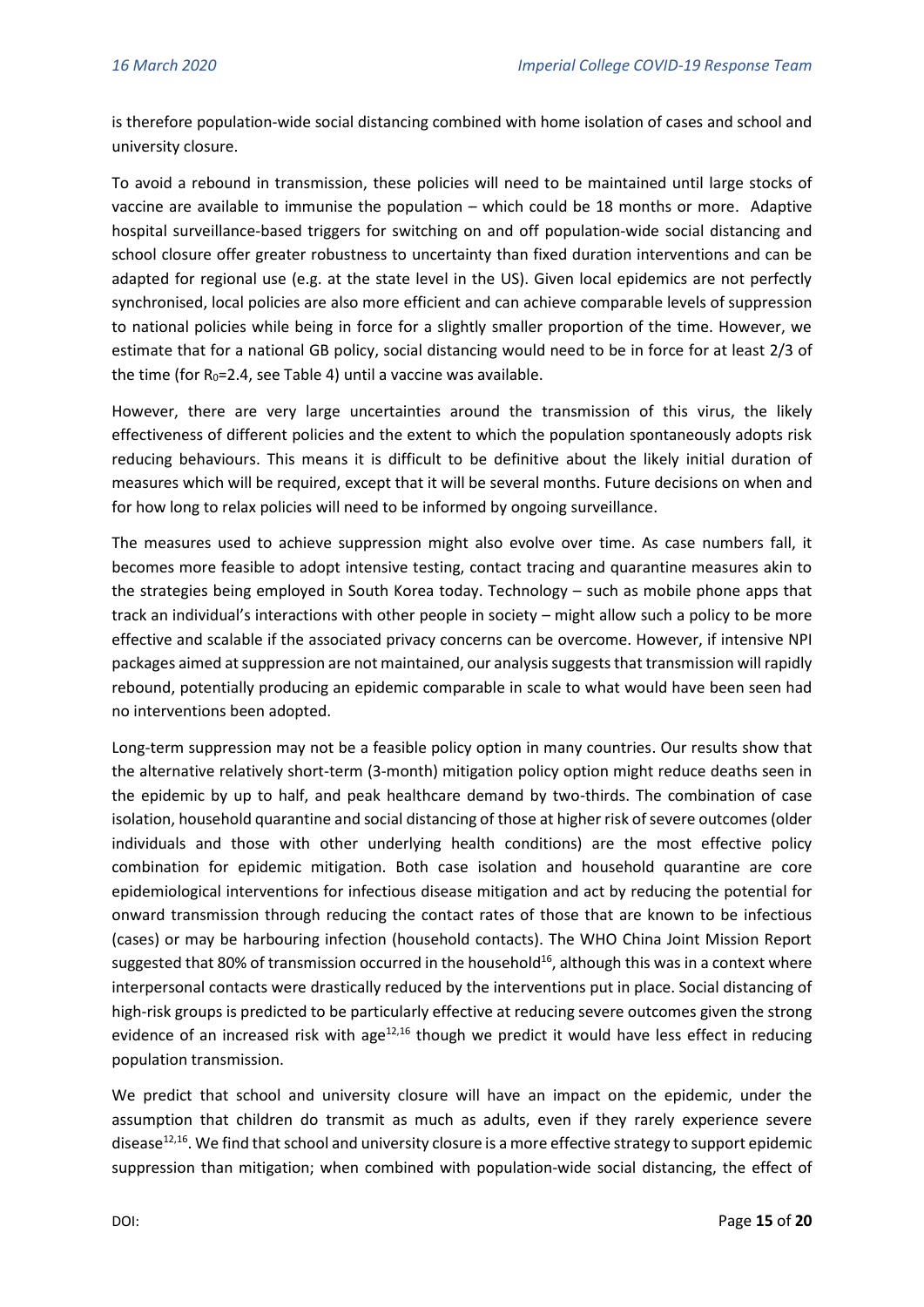school closure is to further amplify the breaking of social contacts between households, and thus supress transmission. However, school closure is predicted to be insufficient to mitigate (never mind supress) an epidemic in isolation; this contrasts with the situation in seasonal influenza epidemics, where children are the key drivers of transmission due to adults having higher immunity levels $^{17,18}$ .

The optimal timing of interventions differs between suppression and mitigation strategies, as well as depending on the definition of optimal. However, for mitigation, the majority of the effect of such a strategy can be achieved by targeting interventions in a three-month window around the peak of the epidemic. For suppression, early action is important, and interventions need to be in place well before healthcare capacity is overwhelmed. Given the most systematic surveillance occurs in the hospital context, the typical delay from infection to hospitalisation means there is a 2- to 3-week lag between interventions being introduced and the impact being seen in hospitalised case numbers, depending on whether all hospital admissions are tested or only those entering critical care units. In the GB context, this means acting before COVID-19 admissions to ICUs exceed 200 per week.

Perhaps our most significant conclusion is that mitigation is unlikely to be feasible without emergency surge capacity limits of the UK and US healthcare systems being exceeded many times over. In the most effective mitigation strategy examined, which leads to a single, relatively short epidemic (case isolation, household quarantine and social distancing of the elderly), the surge limits for both general ward and ICU beds would be exceeded by at least 8-fold under the more optimistic scenario for critical care requirements that we examined. In addition, even if all patients were able to be treated, we predict there would still be in the order of 250,000 deaths in GB, and 1.1-1.2 million in the US.

In the UK, this conclusion has only been reached in the last few days, with the refinement of estimates of likely ICU demand due to COVID-19 based on experience in Italy and the UK (previous planning estimates assumed half the demand now estimated) and with the NHS providing increasing certainty around the limits of hospital surge capacity.

We therefore conclude that epidemic suppression is the only viable strategy at the current time. The social and economic effects of the measures which are needed to achieve this policy goal will be profound. Many countries have adopted such measures already, but even those countries at an earlier stage of their epidemic (such as the UK) will need to do so imminently.

Our analysis informs the evaluation of both the nature of the measures required to suppress COVID-19 and the likely duration that these measures will need to be in place. Results in this paper have informed policymaking in the UK and other countries in the last weeks. However, we emphasise that is not at all certain that suppression will succeed long term; no public health intervention with such disruptive effects on society has been previously attempted for such a long duration of time. How populations and societies will respond remains unclear.

## **Funding**

This work was supported by Centre funding from the UK Medical Research Council under a concordat with the UK Department for International Development, the NIHR Health Protection Research Unit in Modelling Methodology and the Abdul Latif Jameel Foundation.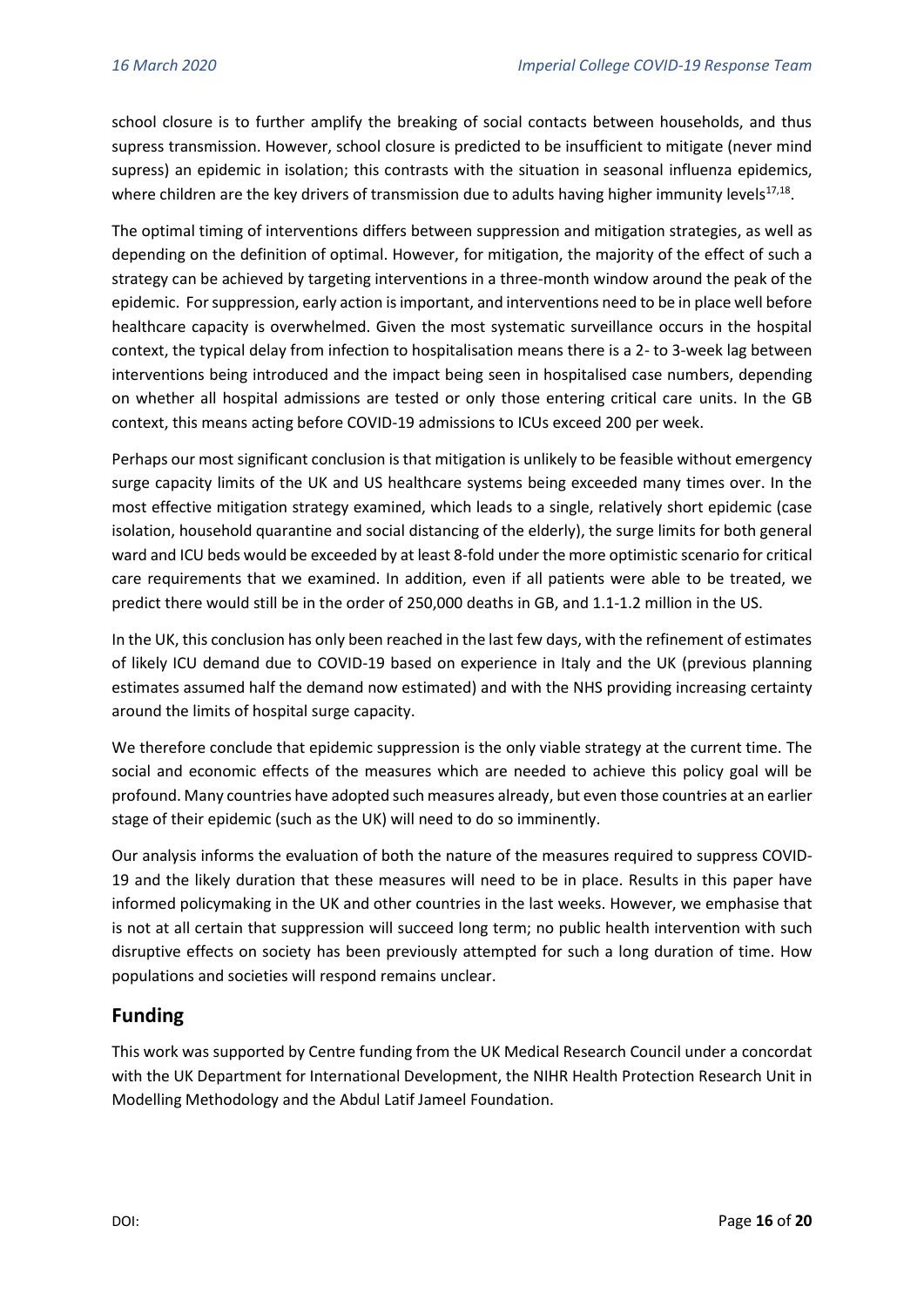## **References**

- 1. Bootsma MCJ, Ferguson NM. The effect of public health measures on the 1918 influenza pandemic in U.S. cities. Proc Natl Acad Sci U S A 2007;104(18):7588–93.
- 2. Anderson RM, Heesterbeek H, Klinkenberg D, Hollingsworth TD. Comment How will countrybased mitigation measures influence the course of the COVID-19 epidemic ? 2020;2019(20):1– 4.
- 3. The Coalition for Epidemic Preparedness Innovations. CEPI welcomes UK Government's funding and highlights need for \$2 billion to develop a vaccine against COVID-19 [Internet]. 2020;Available from: https://cepi.net/news\_cepi/2-billion-required-to-develop-a-vaccineagainst-the-covid-19-virus/
- 4. World Health Organisation. Pandemic influenza A (H1N1) 2009 virus vaccine conclusions and recommendations from the october 2009 meeting of the immunization Strategic Advisory Group of experts. Wkly Epidemiol Rec 2009;84(49):509–16.
- 5. Ferguson NM, Cummings DAT, Fraser C, Cajka JC, Cooley PC, Burke DS. Strategies for mitigating an influenza pandemic. Nature 2006;442(7101):448–52.
- 6. Halloran ME, Ferguson NM, Eubank S, et al. Modeling targeted layered containment of an influenza pandemic in the United States. Proc Natl Acad Sci U S A 2008;105(12):4639–44.
- 7. Ferguson NM, Cummings DAT, Cauchemez S, et al. Strategies for containing an emerging influenza pandemic in Southeast Asia. Nature 2005;437(7056):209–14.
- 8. Mossong J, Hens N, Jit M, et al. Social contacts and mixing patterns relevant to the spread of infectious diseases. PLoS Med 2008;5(3):0381–91.
- 9. Linton NM, Kobayashi T, Yang Y, et al. Epidemiological characteristics of novel coronavirus infection: A statistical analysis of publicly available case data. medRxiv [Internet] 2020 [cited 2020 Feb 18];2020.01.26.20018754. Available from: https://www.medrxiv.org/content/medrxiv/early/2020/01/28/2020.01.26.20018754.full.pdf
- 10. Li Q, Guan X, Wu P, et al. Early Transmission Dynamics in Wuhan, China, of Novel Coronavirus– Infected Pneumonia. N Engl J Med 2020;
- 11. Riou J, Althaus CL. Pattern of early human-to-human transmission of Wuhan 2019 novel coronavirus (2019-nCoV), December 2019 to January 2020. Euro Surveill 2020;25(4):1–5.
- 12. Verity R, Okell LC, Dorigatti I, et al. Estimates of the severity of COVID-19 disease. medRxiv 2020; Available from https://www.medrxiv.org/content/10.1101/2020.03.09.20033357v1.
- 13. Gaythorpe K, Imai N, Cuomo-Dannenburg G, et al. Report 8: Symptom progression of 2019 novel coronavirus [Internet]. 2020. Available from: https://www.imperial.ac.uk/media/imperial-college/medicine/sph/ide/gidafellowships/Imperial-College-COVID19-symptom-progression-11-03-2020.pdf
- 14. Ostermann H, Blasi F, Medina J, Pascual E, McBride K, Garau J. Resource use in patients hospitalized with complicated skin and soft tissue infections in Europe and analysis of vulnerable groups: The REACH study. J Med Econ 2014;17(10):719–29.
- 15. Kucharski AJ, Russell TW, Diamond C, et al. Early dynamics of transmission and control of COVID-19: a mathematical modelling study. Lancet Infect Dis [Internet] 2020;3099(20):2020.01.31.20019901. Available from: http://medrxiv.org/content/early/2020/02/18/2020.01.31.20019901.abstract
- 16. World Health Organization. Report of the WHO-China Joint Mission on Coronavirus Disease 2019 (COVID-19). 2020.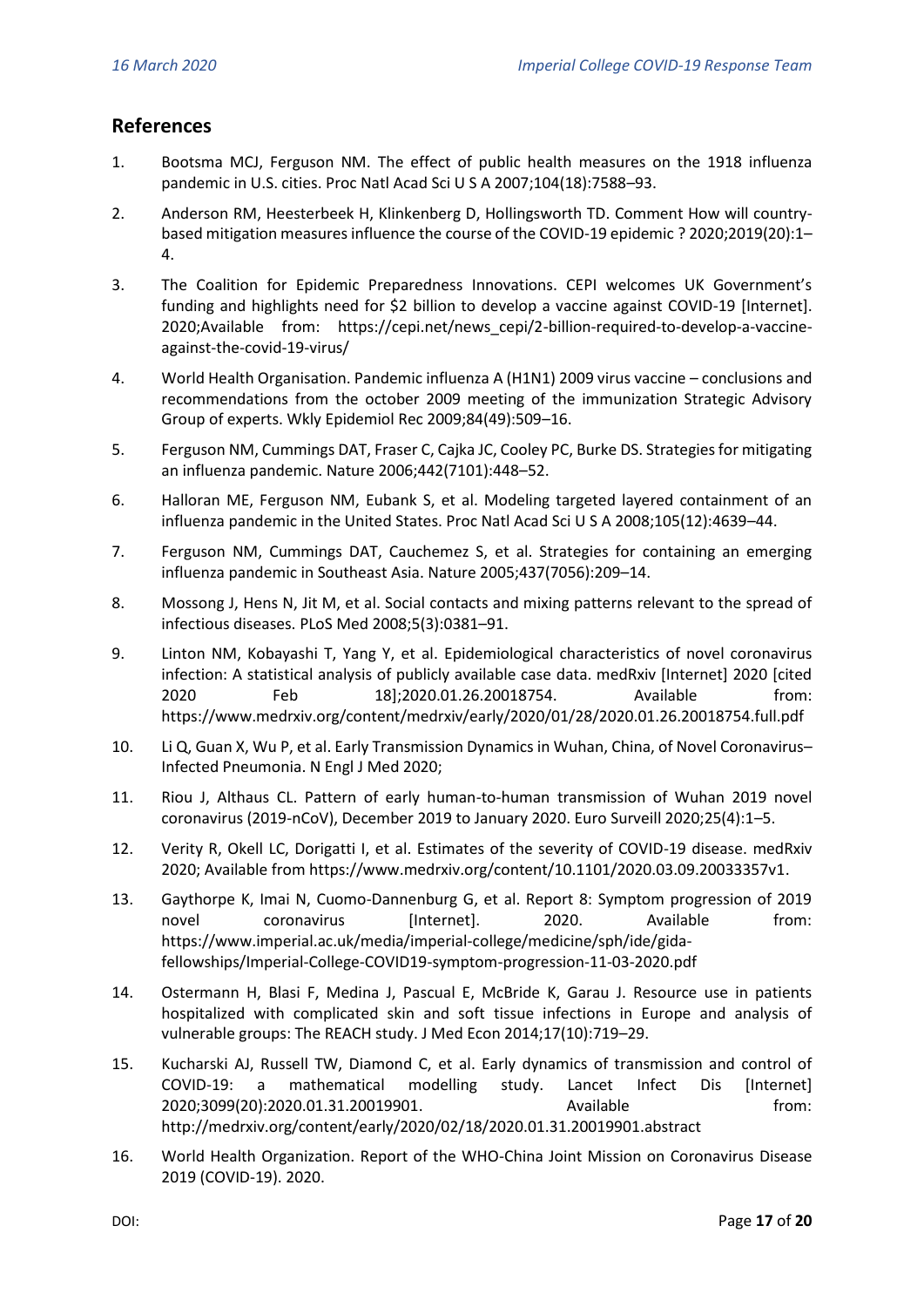- 17. Cauchemez S, Valleron AJ, Boëlle PY, Flahault A, Ferguson NM. Estimating the impact of school closure on influenza transmission from Sentinel data. Nature 2008;452(7188):750–4.
- 18. Fumanelli L, Ajelli M, Merler S, Ferguson NM, Cauchemez S. Model-Based Comprehensive Analysis of School Closure Policies for Mitigating Influenza Epidemics and Pandemics. PLoS Comput Biol 2016;12(1):1–15.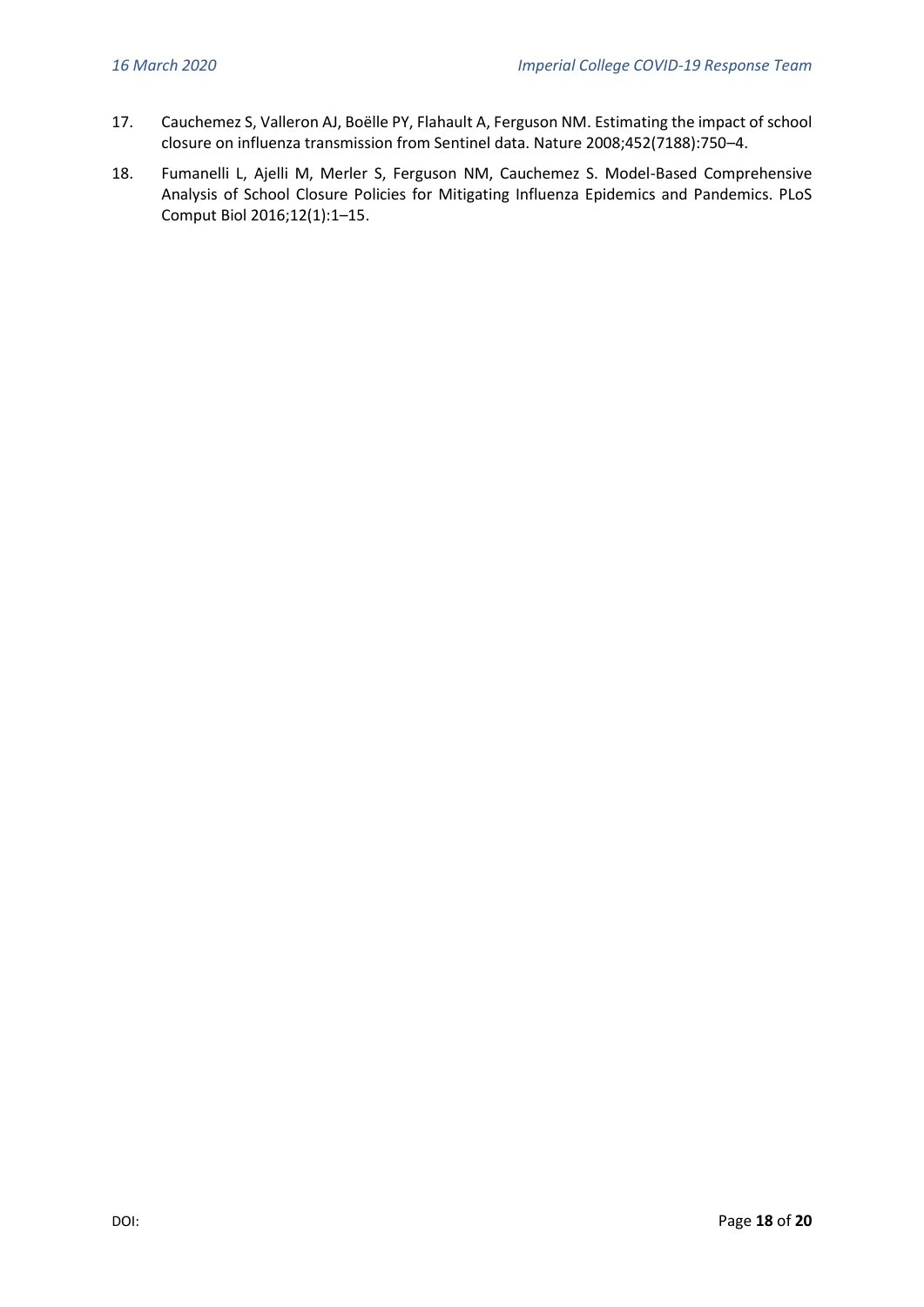## **Appendix**

**Figure A1: Suppression strategy scenarios for US showing ICU bed requirements. The black line shows the unmitigated epidemic. Green shows a suppression strategy incorporating closure of schools and universities, case isolation and population-wide social distancing beginning in late March 2020. The orange line shows a containment strategy incorporating case isolation, household quarantine and population-wide social distancing. The red line is the estimated surge ICU bed capacity in GB. The blue shading shows the 5-month period in which these interventions are assumed to remain in place. (B) shows the same data as in panel (A) but zoomed in on the lower levels of the graph.**